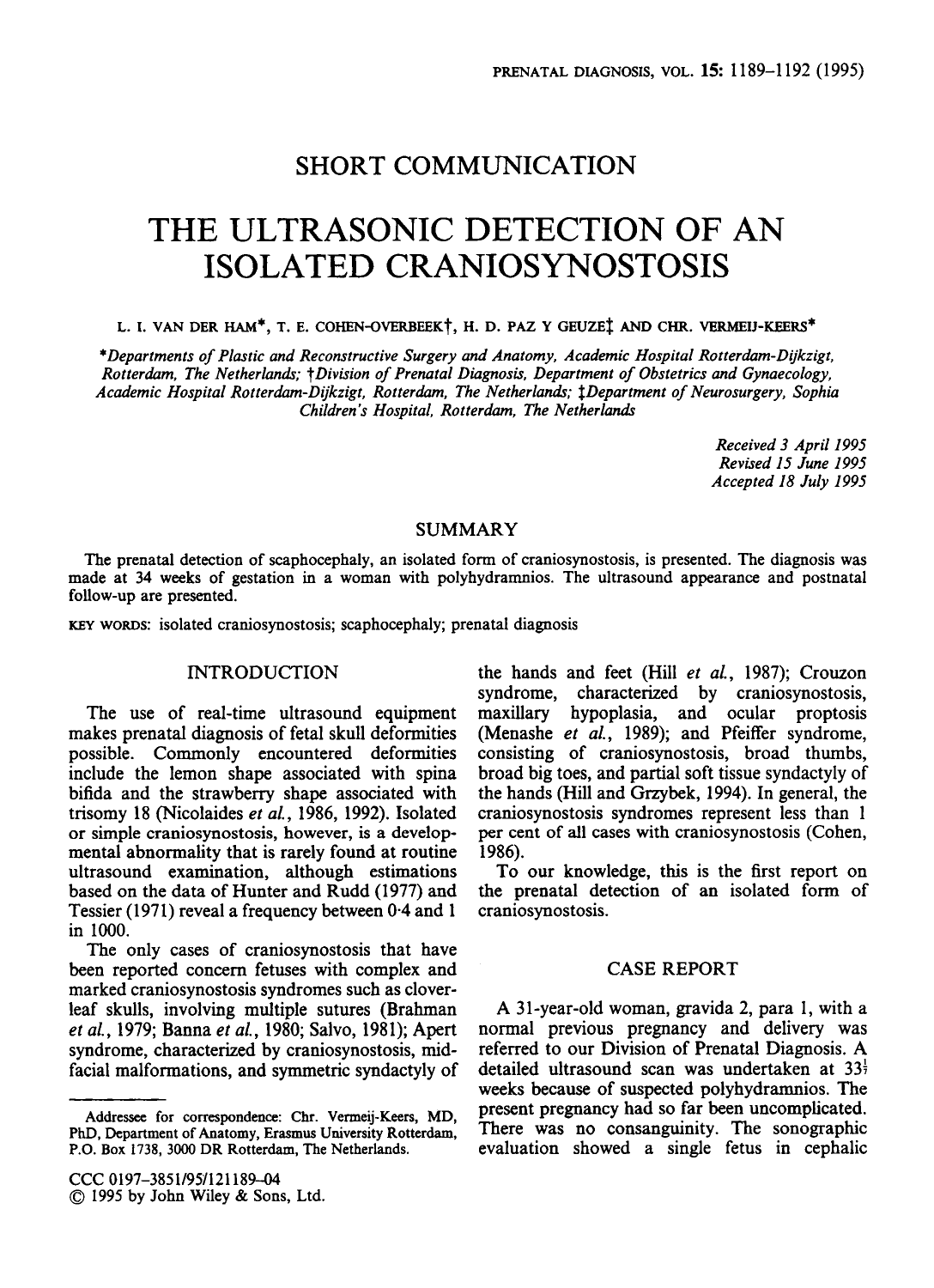

**Fig. I-Axial scan of the fetal head showing sharp circumscribed dilatation on both sides of the cranium (arrows) and a pointed occiput** *(0)* 

presentation. The mild polyhydramnios was confirmed. No clinical explanation for the polyhydramnios could be determined. The fetal biparietal diameter (BPD) was 8.0 cm, which is just

above the tenth percentile for gestational age. The head circumference (30.5 cm) and femur length  $(6.6 \text{ cm})$  were both on the 60th percentile (Snijders) and Nicolaides, **1994).** At the level of the BPD a relatively sharp circumscribed dilatation on both sides of the cranium was seen, giving the appearance of a cloverleaf in the transverse section (Fig. 1). The occiput appeared pointed. The intracranial anatomy was normal and no other anomalies were detected. In brief, the fetal skull showed dolichocephaly with a cloverleaf aspect, suspicious of craniosynostosis. An amniocentesis was performed, which revealed a normal male karyotype. The alpha-fetoprotein (AFP) level was normal.

At a gestational age of **385** weeks, a 3685 g male newborn was delivered spontaneously. The skull showed frontal bossing, a non-palpable sagittal suture, and a projection of the back of the head. No other congenital deformities were diagnosed. The postnatal skull X-rays confirmed a partially closed sagittal suture and patent lambdoid and coronal sutures (Fig. 2).

At the age of *5* months, a healthy infant was seen with a head circumference of **46** cm, which is above the 90th percentile. *An* X-ray and CT-scan of the skull showed partial closure of the sagittal suture. The remaining sutures were all open. An EEG showed no abnormalities.



**Fig. 2-Postnatal lateral skull X-ray showing the scaphocephalic deformation**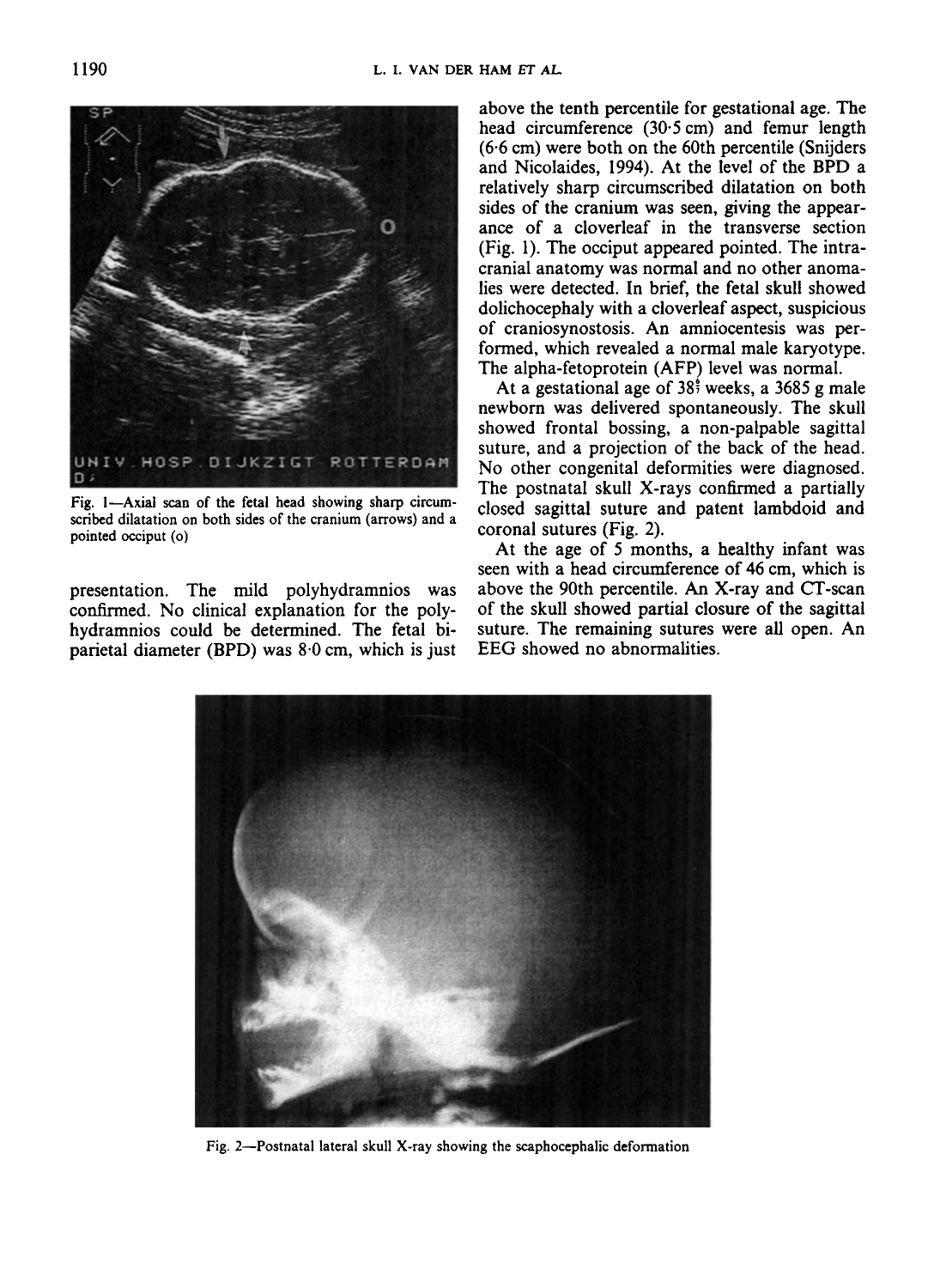The skull shape was surgically remodelled by remoulage of the parieto-temporo-occipital part of the skull. The postoperative period was without complications. At the age of 4 years, the child's physical and mental development corresponds to his age.

#### DISCUSSION

In general, a cloverleaf skull is regarded as a severe and complex malformation, as in most instances it is combined with other congenital abnormalities and results in early death (Cohen, 1986). In this case, the malformation, which was diagnosed prenatally as a cloverleaf-like deformity, appeared to be a scaphocephaly. Patients with a scaphocephalic malformation have a better prognosis than patients with a cloverleaf skull, in the absence of other abnormalities and the less severe character of the skull deformity.

The term 'scaphocephaly' was introduced in 1860 by Von Bauer. It describes the elongated and narrow shape of the skull (Van der Meulen *et al.,*  1990). Besides the abnormally formed calvaria, a decreased cephalic index and an increase in head circumference are frequently found. Patients with a scaphocephalic skull most often show a premature closure of the sagittal suture (craniosynostosis). Scaphocephaly is seen as an isolated entity or as part of a complex of abnormalities. Sagittal involvement is the most common type of isolated craniosynostosis (Cohen, 1986). Hunter and Rudd (1977) noted an incidence at birth of sagittal synostosis of 1 in 4200, with a marked male predominance (7:3). In spite of its relatively high incidence, scaphocephaly, like other forms of isolated craniosynostosis, has not been reported at routine ultrasound examination up to the present case.

In contrast, all the reported syndromic craniosynostoses were diagnosed during the third trimester of pregnancy, in particular between 31 and 36 weeks, either on the skull deformities and/or on the associated anomalies. In one of these cases, however, abnormal skull measurements had already been found at 18 weeks' gestation (Brahman *et al,*  1979). This finding coincides with expectations based on normal and abnormal skull development. During normal development, the majority of the sutures are formed between bone centres of different skull bones at 16 weeks' gestation (Vermeij-Keers, 1990). In synostotic skulls, it has been postulated (Vermeij-Keers, 1990) and subsequently proven (Mathijssen *et al,* 1995) that instead of normal suture formation, direct fusion of dislocated bone centres takes place at this period of gestation or even earlier. Therefore, more attention should be paid during ultrasound examination to whether the abnormal fusion of bone centres does lead to a detectable skull deformity between 18 and 22 weeks of gestation.

#### **ACKNOWLEDGEMENTS**

We wish to express our gratitude to Professor J. W. Wladimiroff, MD, PhD, for reading the manuscript.

#### REFERENCES

- Banna, M., Omojola, M.F., Toi, A., de Sa, D.J. (1980). The cloverleaf skull, *Br. J. Radiol., 53,* 730-732.
- Brahman, *S.,* Jenna, R., Wittenauer, H.J. (1979). Sonographic *in utero* appearance of Kleeblattschadel syndrome, *J. Clin. Ultrasound,* 7,481-484.
- Cohen, M.M., Jr (1986). Scaphocephaly. *Craniosynosto***sis,** *Diagnosis, Evaluation and Management,* New York: Raven Press, 163.
- Hill, L.M., Grzybek, P.C. (1994). Sonographic findings with Pfeiffer syndrome, *Prenat. Diagn.,* 14,47-49.
- Hill, L.M., Thomas, M.L., Peterson, C.S. (1987). The ultrasonic detection of Apert syndrome, *J. Ultrasound Med,* 6,601-604.
- Hunter, A.G.W., Rudd, N.L. (1977). Craniosynostosis I. Sagittal synostosis; its genetics and associated clinical findings in 214 patients who lacked involvement of the coronal suture(s), *Teratology,* 14, 185.
- Mathijssen, I.M.J., Vaandrager, J.M., Meulen van der, J.C., Pieterman, H., Zonneveld, **F.W.,** Kreiborg, *S.,*  Vermeij-Keers, Chr. (1995). The role of bone centers in the pathogenesis of craniosynostosis: an embryonic approach using *CT* measurements in isolated craniosynostosis, Apert and Crouzon syndrome, *Plast. Reconstr. Surg.,* in press.
- Menashe, Y., Ben Baruch, G., Rabinovitch, *O.,* Shalev, **Y.,** Katzenlson, M.B.M., Shalev, **E.** (1989). Exophthalmus-prenatal ultrasonic features for diagnosis of Crouzon syndrome, *Prenat. Diagn., 9,*  805-808.
- Nicolaides, K.H., Campbell, *S.,* Gabbe, S.G., Guidetti, R. (1986). Ultrasound screening for spina bifida: cranial and cerebellar signs, *Loncet,* 2(8498), 72-74.
- Nicolaides, K.H., Salvesen, D., Snijders, R.J.M., Gosden, C.M. (1992). Strawberry-shaped skull in fetal trisomy **18,** *Fetal Diagn. Ther., 7,* 132-137.
- Salvo, P. (1981). The prenatal Kleeblattschadel clover leaf skull, *Prenat. Diagn.,* **1,**  141-145.